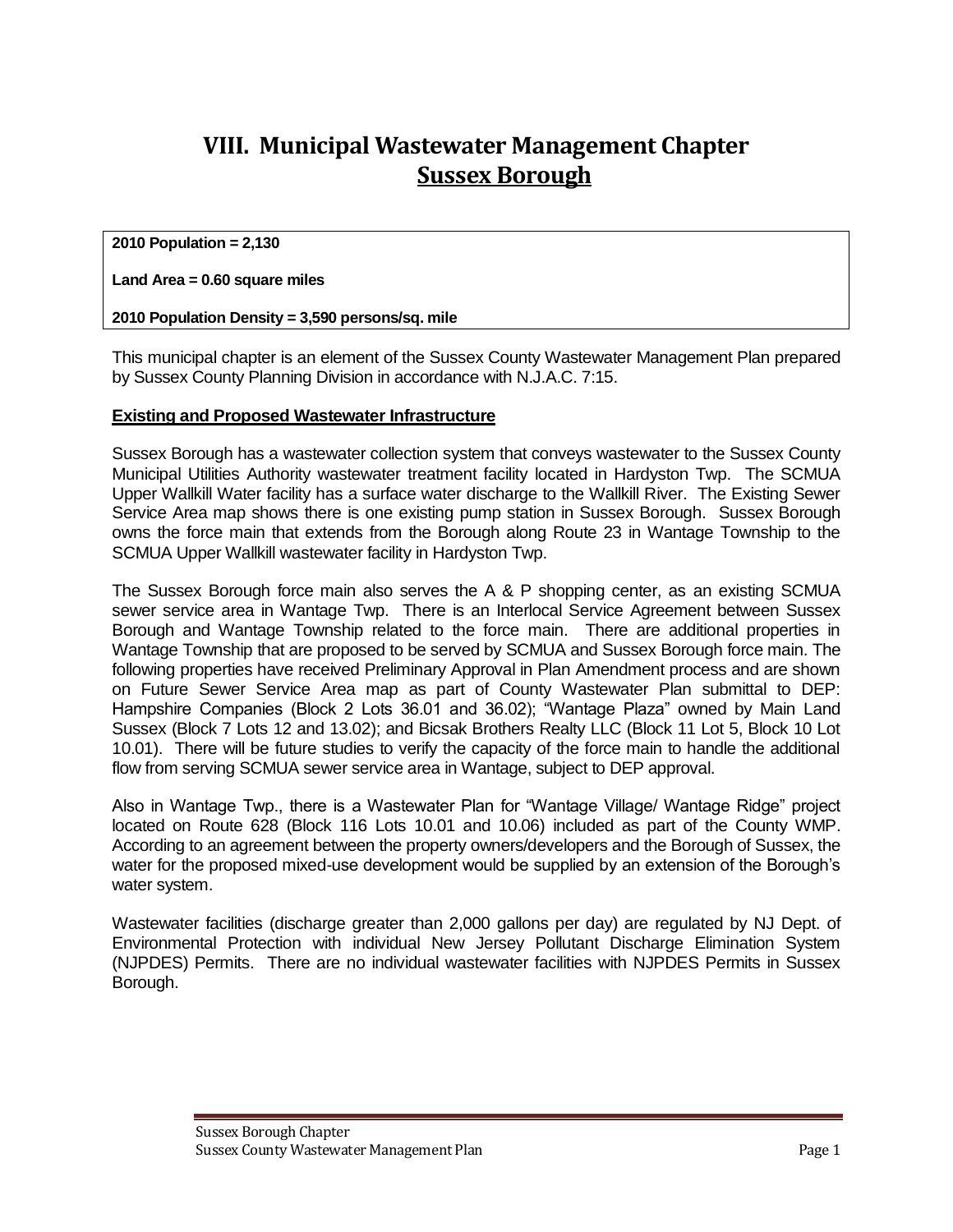### **Build-out Analysis for Sussex Borough Sewer Area**

In March 2014, CP Engineers prepared a "Sanitary Sewer Build-out Analysis", shown on following pages. Parcel based mapping was used to estimate wastewater flow projections based on 2009 Borough Master Plan and 2013 Redevelopment Plan. The attached table provides an analysis of land available for development within different Municipal Zoning Districts, and applies zoning densities to project residential units, commercial and mixed-use development and redevelopment in the sewer area. The build-out analysis shows that over 130 additional residential units, more than 500,000 square feet of commercial uses (such as retail and office), and mixed-use development can occur in the sewer service area.

Since the County Wastewater Management Plan is meant to be a 20-year plan, using that time period is valuable to realistically assess the possible need for additional sewer capacity and infrastructure for future development. The following chart compares the SCMUA allocation amount, existing flow and build-out flow to evaluate whether additional wastewater capacity would be needed in the future.

|  |  | Table A - Analysis of Future Wastewater Needs for Sussex Borough (Million Gallons per Day) |
|--|--|--------------------------------------------------------------------------------------------|
|  |  |                                                                                            |

| Allocation<br>Amount<br>(MGD) | Existing<br><b>Flow</b><br>(over 5 Yrs<br>2009 - 2013) | Residential<br><b>Build-out</b><br><b>Flow</b><br>(MGD) | Non-res.<br>Build-out<br><b>Flow</b><br>(MGD) | <b>Mixed</b><br>Use<br><b>Build-out</b><br><b>Flow</b> | Existing<br><b>Septics</b><br><b>Flow</b> | Total<br>Projected<br><b>Build-out</b><br><b>Flow</b> | Remaining<br>Allocation<br>(MGD) |
|-------------------------------|--------------------------------------------------------|---------------------------------------------------------|-----------------------------------------------|--------------------------------------------------------|-------------------------------------------|-------------------------------------------------------|----------------------------------|
| 0.464                         | 0.245                                                  | 0.037                                                   | 0.044                                         | 0.028                                                  |                                           | 0.35507                                               | 0.109                            |
|                               |                                                        |                                                         |                                               |                                                        |                                           |                                                       |                                  |

### **Build-out in Septic Area and DEP Nitrate Dilution Model**

The DEP build-out model was used with updated GIS layers for Sussex County municipalities to calculate future development and wastewater flow in septic system areas. All undeveloped land was included as available for nitrate dilution for future septic density, and used to calculate "Total New Septics Allowed". For "Total New Septics based on Zoning", the results from the DEP Build-out Model were further modified using the Sussex County Strategic Growth Plan build-out analysis done by municipality and by zone. Most of Sussex Borough is in a sewer service area, and not served by septic systems.

The NJDEP Build-out Model is a regional planning tool with just one focus: to identify possible areas of future stresses on ground water quality. **Appendix J** further describes the NJDEP Build-out Model and some of its limitations as well.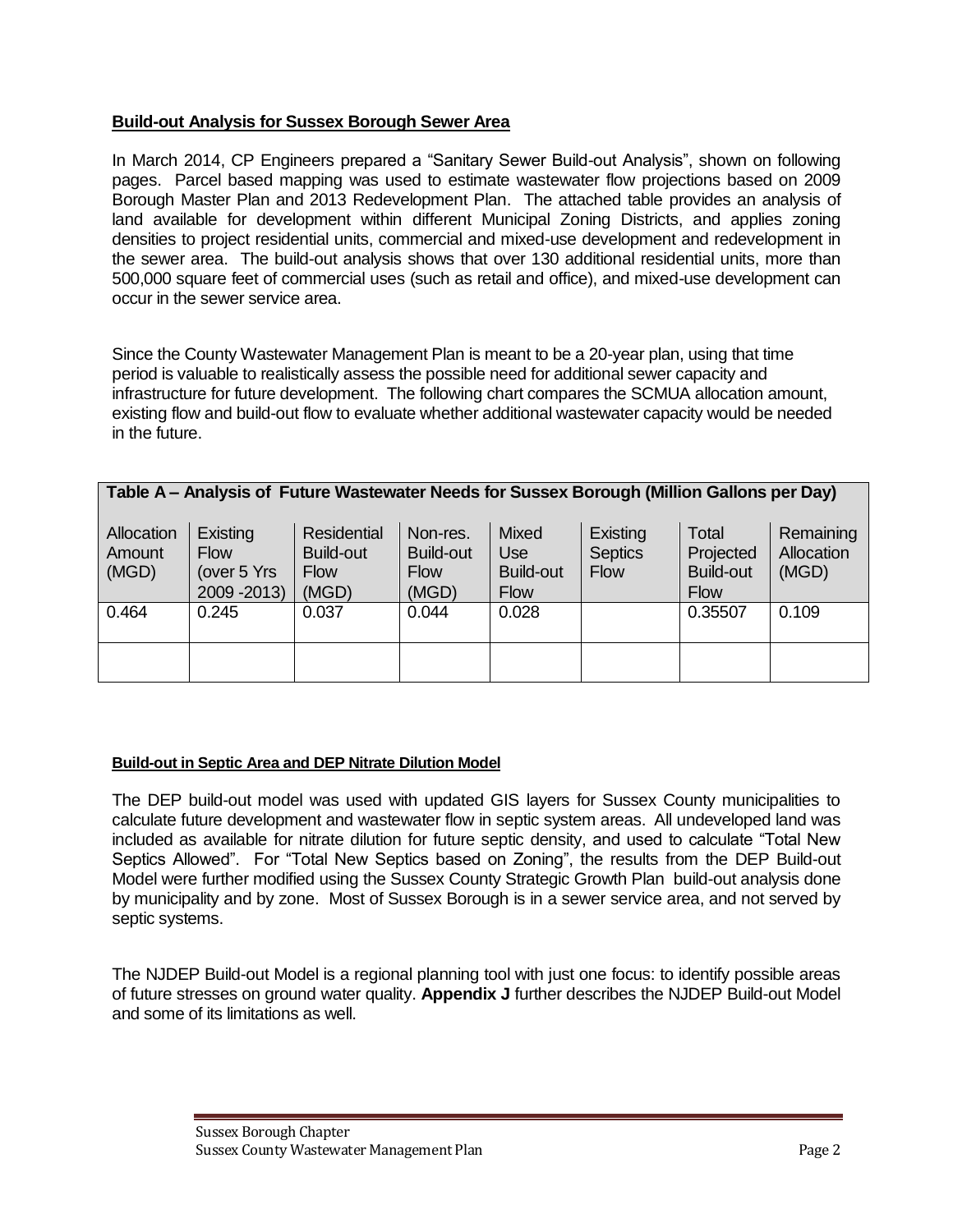Sussex Borough Sanitary Sewer Build Out Analysis  $03 - 21 - 14$ Page 1 of 2



### **MEMORANDUM**

| Date:    | 03-21-14                                                                | CPE&A Project No.: 578.010 |                                         |      |              |    |
|----------|-------------------------------------------------------------------------|----------------------------|-----------------------------------------|------|--------------|----|
| To:      | Borough of Sussex                                                       | From: Joe Weaver, PE       | $\left\lfloor \frac{m}{m}\right\rfloor$ | f f. | 量十以          | 수도 |
| Attn:    | Mark Zschack, Borough Clerk/Administrator                               |                            | <b>Spring</b>                           |      |              |    |
| Cc:      | Sabine Watson, PE (CPE), Steve Donati, PE, (CPE), Stan Puszcz, PE (CPE) |                            |                                         |      | MAR 2 4 2014 | 事長 |
| Subject: | Sanitary Sewer Build-Out Analysis                                       |                            |                                         |      |              |    |
|          |                                                                         |                            |                                         |      |              |    |

### **ANALYSIS**

As requested, CP Engineers (CPE) has performed a Built-Out Analysis of the Borough based upon redevelopment that is likely to occur in the Borough pursuant to the 2009 Master Plan and 2013 Redevelopment Plan, as well as input from your office; the purpose of which was to determine the adequacy of the Borough's current waste water treatment allocation from the Sussex County Municipal Utilities Authority (SCMUA). The following is a summary of our analysis, the details of which are included in the attached Built-Out Analysis spreadsheet.

The 2009 Master Plan included recommendations of building coverage and number of stories of future structures in the three (3) Redevelopment Areas, A, B and C; these parameters were further qualified based upon additional input from the Borough and a commercial building coverage of 35 percent, with a height of 1 story was established for Redevelopment Areas A and B. The developable area of Redevelopment Area A was also reduced to account for the amount of land that is environmentally constrained due to proximity with the Clove Brook. The Master Plan recommends that only residential development at a density similar to that of the High Density Residential Zone be allowed in Redevelopment Area C. While this area is best suited for residential development, it is our opinion a density more in kind with the neighboring Medium Density Residential Zone is more feasible given the steep topographic conditions of this area.

Our analysis assumes that the Low Density and Medium Density Residential Zones would not be further developed, as they are all but completely built out and contain a minimal number of properties that could be further subdivided. The density recommended in the Master Plan was assumed for the Very Low Density Residential Zone. With regard to the Borough's Commercial Zones, a building coverage of 40 percent was assumed for the various Commercial Zones, which is consistent with the coverage currently permitted by the Borough Code. The allowable building coverage was then used to determine the size of commercial uses on grade level, as well as the number of dwelling units on upper floors. Commercial zones are currently developed and 20 percent of the area was assumed for additional expansion. The estimated waste water flow amounts specific to residential and commercial uses was determined in accordance with N.J.A.C. 7:14A-23.3 Technical Requirements for Treatment Works Approval Applications.

The existing flows from the Borough are based on the average daily flows over the past five years. This includes inflow and infiltration (I&I) influences. While this cannot be assumed consistent from year to year, the average presented is over an adequate time span that we believe to be reasonably representative of actual flows under current development conditions. The total build-out flow estimated is the summation of estimated flows from all future development and redevelopment allowable under current land development parameters and average flows from existing development.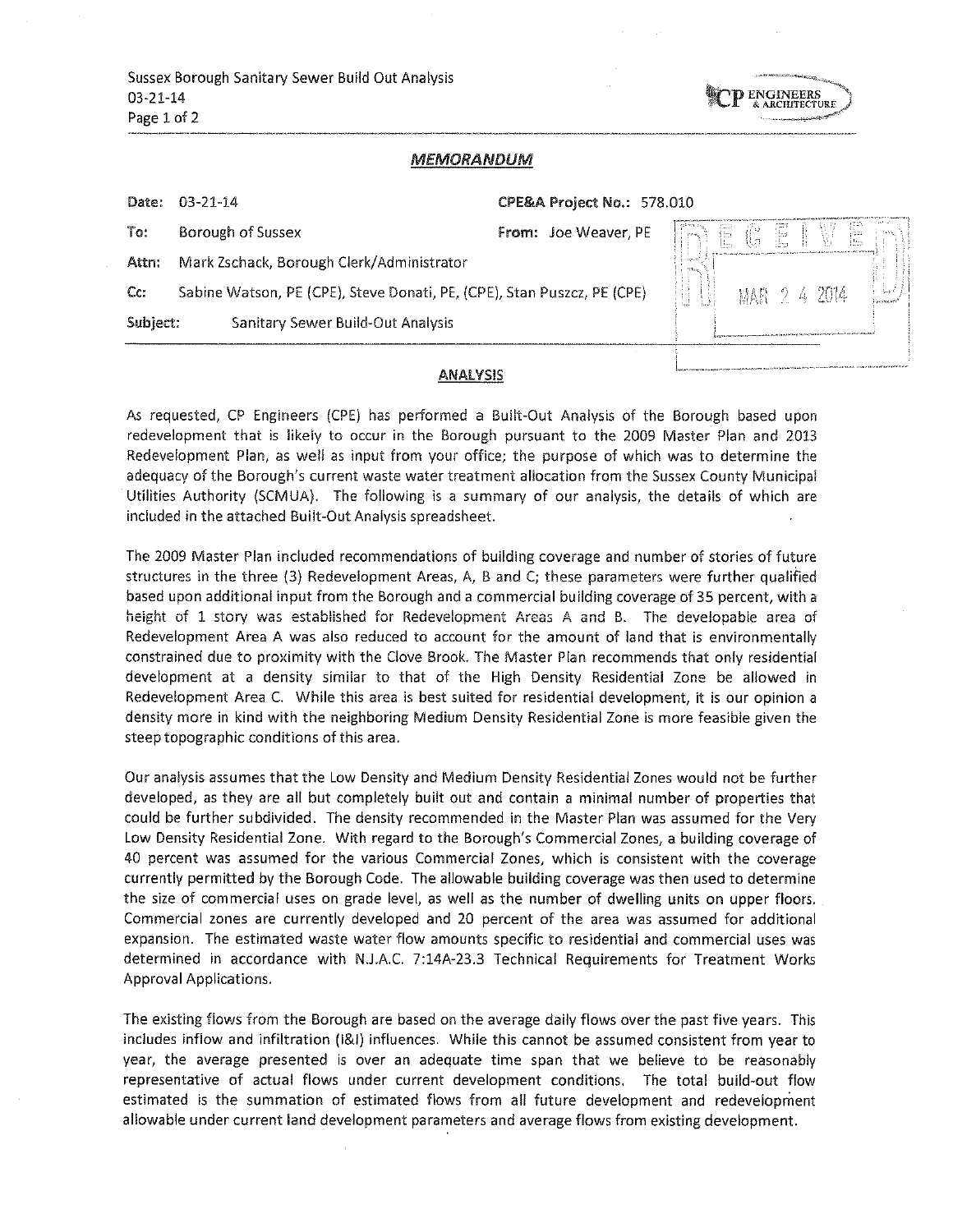

### **FINDINGS / CONCLUSIONS**

In addition to performing the Build-Out Analysis as described above and attached, CPE has reviewed waste water flow records for the preceding five (5) years, 2009 through 2013. In general, the Borough generates an average less than 200,000 gallons per day (GPD) of waste water under normal flow conditions. However, the minimum average daily flow the Borough is contractually obligated to pay for is 312,000 GPD. It is acknowledged that the conveyance system is influenced by I&I during average to heavy rain events, however, the Borough is committed to reducing these errant flows into the sewers. In fact, the recent efforts to address [&] conditions has been evident in the overall reduction of the daily flow volumes during storm events for the past two years. That being said, the average daily flow rate based on the data from the past five years is 245,000 GPD, which includes I&I flows. With an extension of service of 100,000 GPD or more, the Borough would realize increased revenue of approximately one third the current income amount. The impact of this increased base flow upon the previous two years of actual data results in approximately twice the volume exceeding the maximum allocation currently generated annually. While this will result in twice the current cost for the excess flow, the increase in revenue will more than compensate this anticipated increase. Furthermore, it is our understanding that SCMUA may be willing to discuss reducing the current penalty rate for exceeding the maximum allocated flow.

The total projected build-out for the Borough alone, including I&I flows, is 355,074 GPD. The addition of 100,000 GPD or more from customers outside of the Borough would maintain flows within the current maximum treatment allocation of 464,000 GPD. However, as stated above, this maximum flow may be exceeded with greater frequency. This frequency is expected to be reduced as the Borough continues to perform maintenance and improvement projects to reduce I&I flows. This may be a stipulation in advance of redevelopment projects, such that total flows can be maintained below the Borough's maximum treatment allocation.

### **RECOMMENDATIONS**

Based upon our findings above, as well as the Borough's intent to encourage development and redevelopment CPE recommends the following tasks be performed/initiated immediately.

- 1. Allow additional connections to the sewer system to increase the Borough's base flow from 200,000GPD to the 312,000GPD that corresponds with the Borough's minimum payments to SCMUA.
- 2. Perform an inventory of all waste water system infrastructure and create GIS a system map and database.
- 3. Further refine an Inflow & Infiltration (I&I) Analysis of the waste water system.
- 4. Establish Annual Lining/Sealing and Replacement Programs for components contributing to I&I.
- 5. Initiate discussions with SCMUA for reduce the penalty rate for exceeding monthly treatment allocation.

Attachment - Build-Out Analysis Spreadsheet (Dated 03-20-14) P:\Sussex Borough\WaterSewer Engineer\Sanitary Build Out Analysis\Report\San Build Out Summary 03-21-14.docx